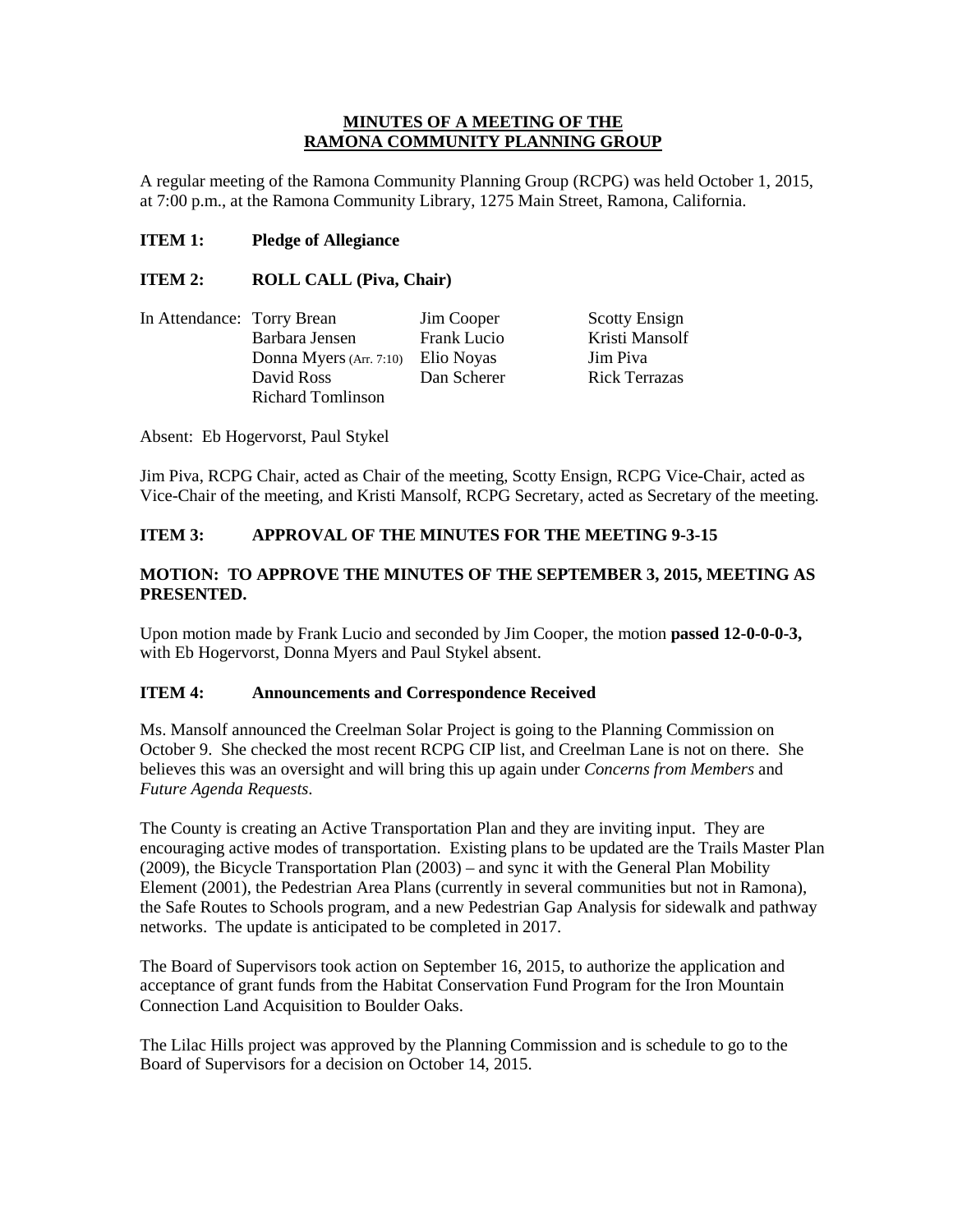The Community Development Block Grant (CDBG) program application period is open with an application submittal deadline of Friday, October 30, 2015. CDBG grant funds helped to fund the Santa Maria Creek cleanup in the late 1990's.

The Chair announced that he received a letter from DPW regarding repair, replacement and construction of concrete sidewalks, curbs and gutters. Approximately 38 sites in Ramona are on the list.

The Chair announced that Mr. Cooper had just come from an event where he was portraying a mountain man at an encampment in Old Town, Poway.

Mr. Cooper said he was portraying an 1830's mountain man at a program. Similar programs are done at the schools in Ramona.

### **ITEM 5: PUBLIC COMMUNICATION: Opportunity for members of the public to speak to the Group on any subject matter within the Group's jurisdiction that is not on posted agenda.**

Speaker: Bob Romeo, Ramona Resident

Mr. Romeo has been working on mitigating the Creelman Lane Solar Project for over 2 years. There has finally been some progress on the paving of Creelman Lane. There was a meeting at the County with Creelman Lane residents, Project Manager Mike Johnson and other key people. Mr. Romeo feels good progress has been made. The residents have been trying to get the fence that contributes to flooding taken out. The fence will come out after the Planning Commission October 9, 2015, hearing. SDG&E will provide 33 plants to provide shielding for residents. There will be slats on fencing. The road will be paved San Vicente to Castill. Mr. Romeo said he would like to see Creelman Lane be back on Ramona's CIP priority list. He feels the road project fell through the cracks, and he would like to see it back on as a priority.

(Jim Tate and Vicky Tate yielded their time to speak to Bob Romeo.)

# **ITEM 6: APPROVAL OF ORDER OF THE AGENDA (Action)**

# **MOTION: TO APPROVE THE ORDER OF THE AGENDA WITH NO CHANGES.**

Upon motion made by Jim Cooper and seconded by Scotty Ensign, the motion **passed 13-0-0-0-2,**  with Eb Hogervorst and Paul Stykel absent.

# **ITEM 7: ACTION ITEMS:**

#### **7-A: (CUDA Subcommittee Project) Kamps Propane, M-54 Zoned Property at 1000 Maple St. Minor Deviation of a Major Use Permit MUP 68-116 to add a Storage Tank to the Site. "S" Scenic Designator Applies**

Mr. Groves presented the project. He submitted a minor deviation for the Major Use Permit on his property with the County. He would like to be able to install a second propane tank on his property. His property is 2 parcels – this is the second parcel. The tank will be 11 feet wide and 36 feet long and will be placed on footings

The Chair said because the RCPG did not receive the project from the County yet, he did not feel the RCPG should act on it. Mr. Cooper said Mr. Groves made a presentation at the CUDA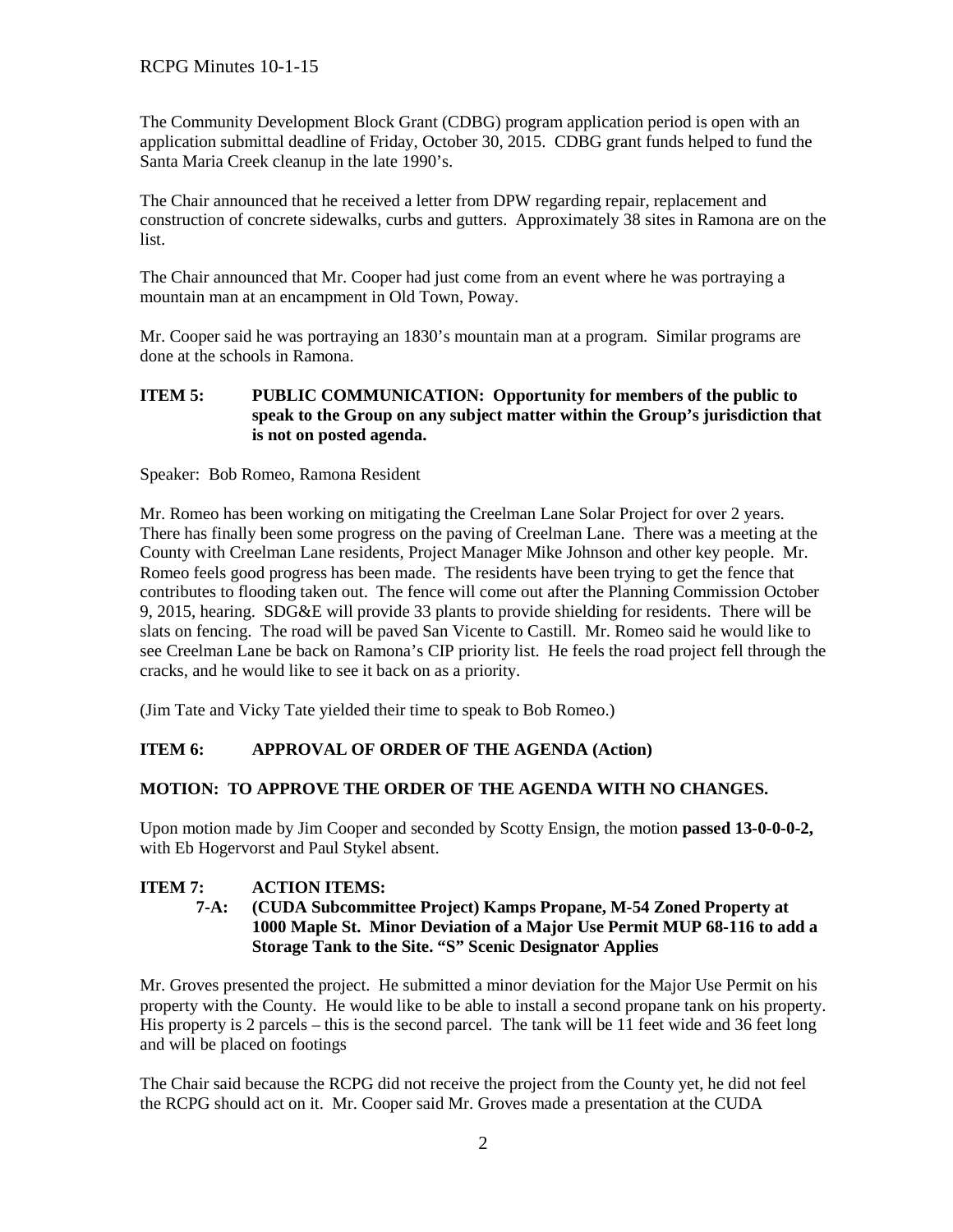Subcommittee meeting, and the subcommittee approved the project. He asked that Mr. Groves not have to attend another CUDA Subcommittee meeting since the project was approved. The Chair agreed that Mr. Groves could come directly to the RCPG meeting once the project information is received.

### **7-B: Ramona Wine Trail - New Information from Caltrans Regarding Placement/Location of Signs. RCPG will Possibly Vote to Reconsider the Motion from 9-3-15 To Add Clarification Based on the New Information Presented**

The Chair said he received a call from the Caltrans Director for San Diego. He is concerned that by allowing the signs for wineries in the State right of way, other industries will want to do the same. Caltrans will not allow this type of signage in the State right of way. Caltrans would like to see it go on the County right of way and on private road easements.

Mr. Billick said he talked to the County Zoning Manager, and then was called to attend a meeting at Supervisor Jacob's office with the County and Caltrans. The Zoning Manager gave him a copy of the tiered winery ordinance and explained the language to him.

The Chair said he wanted this item back on the agenda due to the new information from Caltrans not allowing the signs in the State right of way. This may change the RCPG motion made on September 3, 2015, and we want our letter to supportive of the Ramona Wine Trail project, but we need to say it the right way.

Mr. Billick said he will continue moving forward. He would like to get the language fully developed before the RCPG votes on this item further.

The Chair said it will be on a future RCPG agenda.

Speaker: Eric Metz, Ramona Resident

Mr. Metz is the owner of the Lenora Winery. He felt the sign proposal he saw in the Ramona Sentinel was limited. He would like to see a comprehensive sign project. He is concerned that only 7 locations are identified and with Ramona being 134 square miles, there needs to be a provision to add more wineries in the future.

Speaker: Beth Edwards, Ramona Resident

Ms. Edwards said she is one of the first founders of the winery industry in Ramona. She is not opposed to signage. She worked for 2 years to get the American Viticultural Association (AVA) designation for the Ramona Valley. She feels as though Ramona Valley is like Napa Valley and she would like the Ramona Wine Trail called the Ramona Valley Wine Trail. She wants consistency. She would like to see "Welcome to Ramona Valley Wine Country," rather than "Welcome to San Diego Wine Country." She also has some minor concerns with some of the graphics. She would like to see the name of the winery first rather than have the arrows first. She is concerned with rushing the Ramona Wine Trail sign project through. Ms. Edwards also thinks the posts are too large as shown in the photos.

The Chair said the community needs to work together and speak with one voice. He doesn't want to take further action on this item until Mr. Billick is ready to present, for consideration, the language he would like used.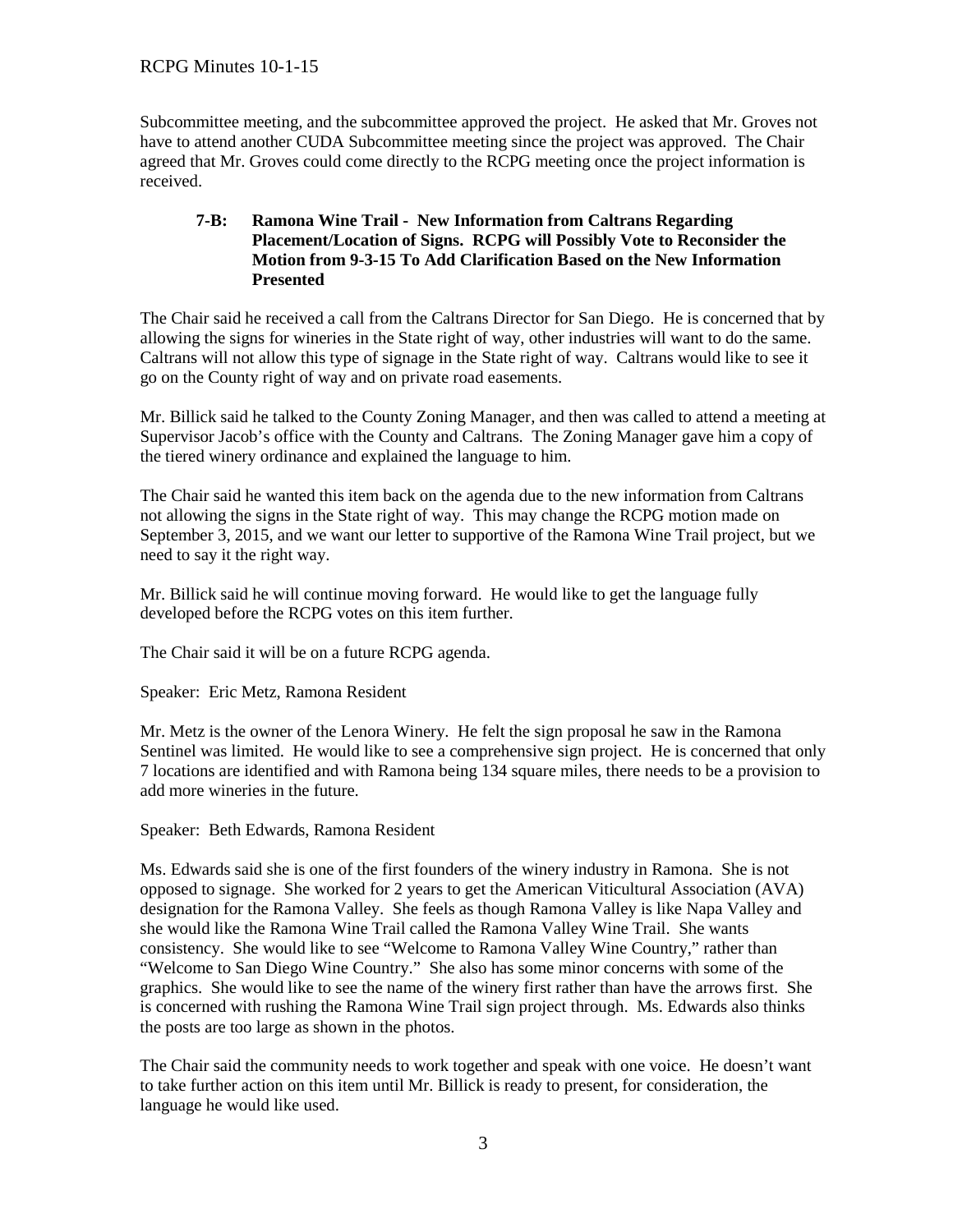(Teri Kerns and Don Bartick filled out speaker slips saying they did not want to speak if the item is approved on consent. Doug Barnett, Lisa Barnett and Bill Schweitzer wanted to register their position of being in favor of the winery signs but did not wish to speak.)

**7-C: (CUDA Subcommittee Project) McDonald Park Subdivision – Estates at Willow Ridge, TM 5560, 15 Lots at 1666 Hanson Ln on 9 acres. Environmental Documentation is Available at: <http://www.sandiegocounty.gov/content/sdc/pds/ceqa/TM-5560.html>**

Mr. Powell presented the 15 lot project. He said the project started before his time in Ramona. The area the project is in is not under any specific design guidelines. The project has had some recent changes in stormwater and hydrology and the County is asking the RCPG to review the changes. Each lot has its own retention basin. Glae and Jean McDonald started the project and the road going into the project is named after them. The way the original basins were designed, the water flowed lot to lot and it wasn't efficient. They are still using the same basins but there will be boulders with gravel on the top. The original ugly guard rail that was proposed before is no longer part of the project.

Mr. Tomlinson said the project meets the old permit requirements for stormwater and hydrology. The new permit goes into effect on December 24, 2015.

# **MOTION: TO APPROVE THE PROJECT AS PRESENTED.**

Upon motion made by Jim Cooper and seconded by Torry Brean, the motion **passed 13-0-0-0-2,**  with Eb Hogervorst and Paul Stykel absent.

### **7-D: Review of Recent Flooding in Ramona to Include Arena Way/Arena Dr. Flooding. County CIP Staff will Attend a Future Meeting to Discuss**

Ms. Mansolf said the County CIP staff and County Flood Control staff both would like more specificity on what the RCPG wants to talk about with them before they come to a meeting. She feels that what is needed is to look at both the CIP project list and the flood control list to see what projects are identified, and compare the projects with current flooding problems, which should be on the list. It would be good to get an update on any forward progress made on future projects that have been identified to alleviate flooding. Some of the projects on the CIP list will help alleviate flooding if they are done. There is also a list of 85 flood control projects identified on a list from Flood Control (2007). Flood Control came and talked to the RCPG about flooding on Kelly Avenue in 2011. A Top 10 Flood Control list was included in RCPG members' information packets. The house that is flooding on Arena Drive/Benito Way was added to the CIP list (October, 2014), and she also included in RCPG members' information packets the email from DPW that resulted from the investigation on that property which showed flooding became a nuisance after Barnett School went in and DPW's recommendation is the addition of an underground drainage system. Both Items 7-D and 7-E are included under Item 7-D.

Speaker: Lennie Baker, Ramona Resident

Mr. Baker has lived on E Street for 55 years. His property has flooded twice – once in 1980 and over the weekend of July 18 and July 19, 2015. When he first built his home, the County cleaned the ditch the WPA made in 1932. This ditch drains a lot in hard rains. Mr. Baker learned recently that ownership now belongs to residents adjacent to the drainage ditch and they are responsible for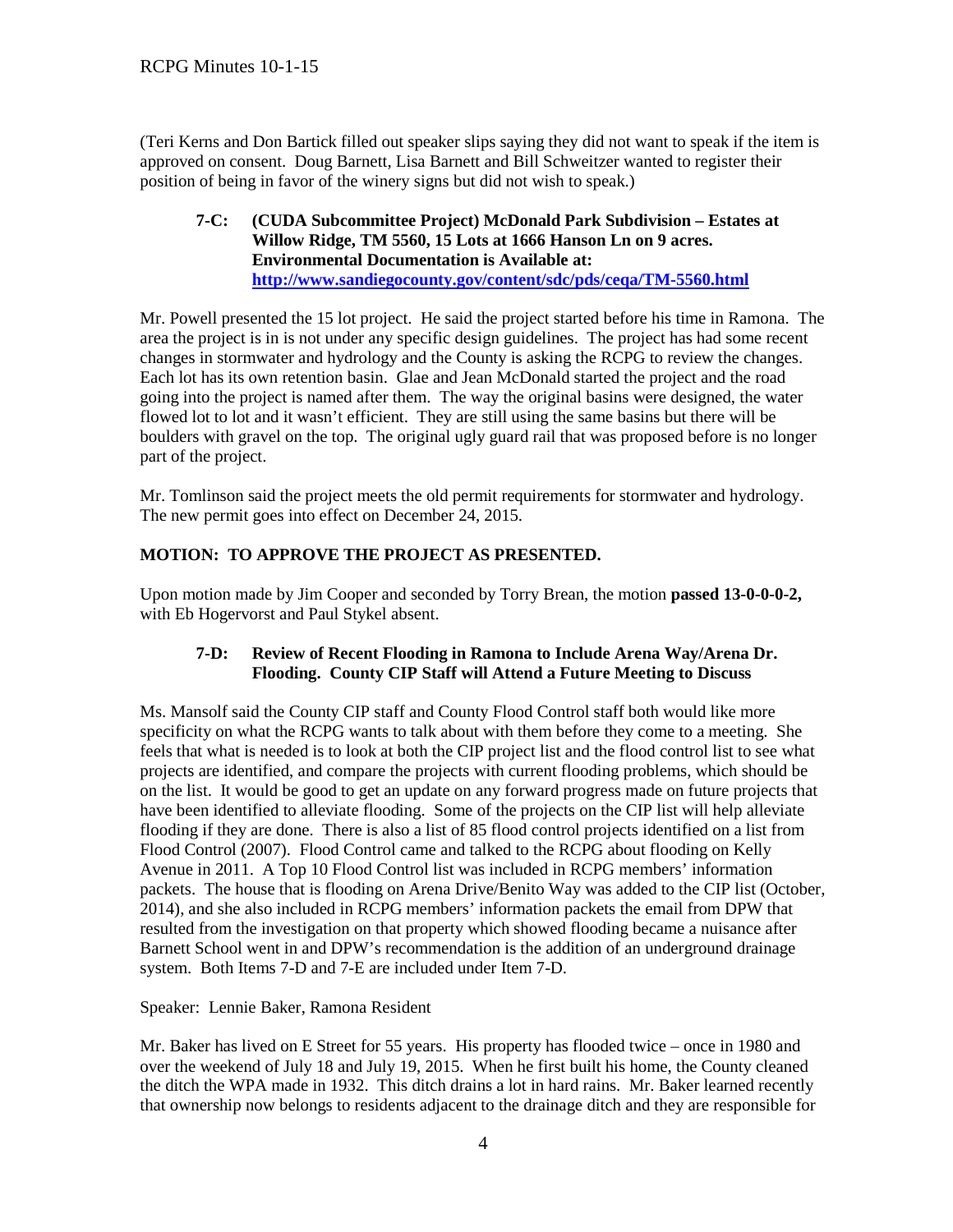cleaning it. It was last cleaned 4 years ago. He feels the ditch between  $8<sup>th</sup>$  and  $9<sup>th</sup>$  Street by the School District property is a big concern. It needs to be cleaned now.

Speaker: Susan Richardson, Ramona Resident

Ms. Richardson has lived on her property near where Mr. Baker lives for 37 years. The County has cleaned the ditch for years. The neighboring residents knew the ditch was plugged before the storms in July. Her garage flooded. She notified Supervisor Jacob's office that the drain/ditch needed to be cleaned out. There is a drain that starts at  $3<sup>rd</sup>$  Street and runs to  $11<sup>th</sup>$  Street, then goes under the street. The County researched the titles to the properties adjacent to the ditch, then said  $11<sup>th</sup>$  Street owners are responsible for maintaining a clear drain/ditch. She has been in contact with Shane Carter, the County Road Supervisor. She asked him to take the lock off the ditch. Mr. Carter would not let her into the ditch at first. The drain is being cleaned from  $11<sup>th</sup>$  Street to the east, back property line of Ms. Richardson. Something needs to be done at the school district property as there is no place for the water to go and it backs up. She is almost done with cleaning up the drainage area on her property.

A Ramona Patch article dated October 21, 2011, states  $11<sup>th</sup>$  Street is the number one priority for flood control upgrades to prevent future flooding. Nothing has been done in the neighborhood that she is aware of.

The Chair said Mr. Carter approached him. Mr. Carter will come and address concerns at the November 5 meeting.

Ms. Richardson said the County used to clean out the ditch since she has been living there, but then stopped.

The Chair said the State has legislation in place that prohibits the County and others from working in water ways due to the need to protect environmental species. People pay their property taxes and they need to be able to maintain their properties and protect them from flooding. The County is planning on attending the November 5, 2015, RCPG meeting to discuss flooding issues.

Speaker: Paul Fisher, Ramona Resident

Mr. Fisher was recently hired by the HOA of SDCE to look at flood control problems because he is an engineer. He has identified major problems. He believes they now have a handle on the problem areas and will try to rectify them.

The Chair said the County has the information from SDCE flooding problems. The rest of Ramona doesn't have this type of representation. The waterways in the State of California are protected. Laws were passed years ago so that the County can't do maintenance in the waterways. Homes and businesses flood.

Speaker: Sandi Garth, Ramona Resident

Ms. Garth lives on 11<sup>th</sup> Street and next to the ditch. Her property and house flooded in the recent rains. During the July 19 storm there was flooding on her side of the street, while people on the other side of the street were not flooded. A barrier is blocking the flow to the other side of the street. The barrier was installed by the County, date unkown.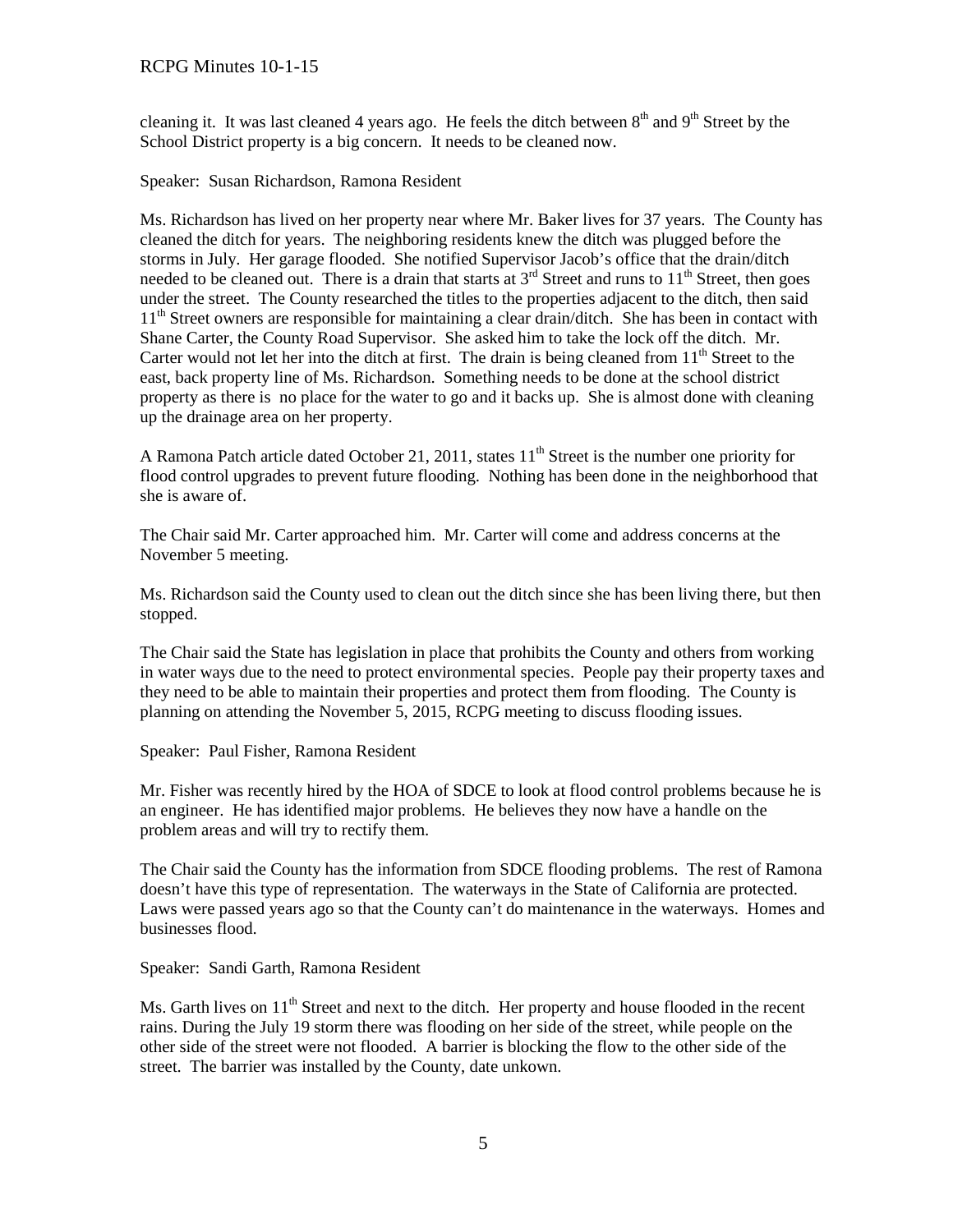Mr. Cooper said Ashley has 35 feet of chain link laying on the ground that collects debris. Another problem area is Etcheverry and off Rotanzi and Kelly Avenue where there is a big dip and the chain link there also picks up the debris.

Mr. Ensign said that for the property on Arena Drive/Benito Way, the school site is dumping water on the property. Ms. Barritt's neighbors lived there before the school was built and before the flooding.

Mr. Scherer said Poderio is also a problem, as well as Rutherford.

The Chair said they are going to get an emergency permit to try to get needed work done at SDCE.

Ms. Garth wants to know who the other property owners are on  $11<sup>th</sup>$  Street by the ditch. They need to be maintaining the drainage that crosses their property.

Mr. Fisher said the County only does work on drainages within the public right of way or on easements they have over private land.

- **7-E: Review of County Priority List of Flood Control Projects Using the List Presented by County Flood Control on 10-20-12. County Flood Control will Come to a Future Meeting to Review the List with the RCPG –** *See Item 7-D*
- **7-F: (CUDA Subcommittee Project) STP 14-034 ,Valley Park Apartments on 16th Street, Multi-Family Project Proposal on 16th St. Project in Form Based Code Area Approximately 62 units on 2.87 Acres, Zoned RM-V5, General Plan Designation VR-24. Environmental Documentation Available at: [http://www.sandiegocounty.gov/content/sdc/pds/ceqa\\_public\\_review.html](http://www.sandiegocounty.gov/content/sdc/pds/ceqa_public_review.html)**

Ms. Mansolf said the applicant was unable to attend either the subcommittee meeting or the RCPG meeting, but is available to answer questions on the project. She had asked what measures would be taken regarding the drainage culvert from an adjoining property that empties onto the Valley Park Apartments site. Mr. Malone said they will be extending and constructing a concrete lined drainage channel along the southern boundary of the property that will discharge into the existing culvert on 16<sup>th</sup> Street as shown in the conceptual grading plan. The developed flows will be treated in on-site water quality basins per county requirements.

In Mr. Stykel's absence, Mr. Cooper gave the CUDA Subcommittee report. Because the applicant was not in attendance, the item was tabled until the next meeting.

Ms. Mansolf said the issue is time sensitive with the comments due by October 9. She didn't know if comments would be accepted late on the project, and it could also delay the project moving forward to a decision.

Mr. Cooper said he reviewed the environmental documents and the topography is low on the back end of the project. The applicant is also faced with a fill requirement.

Mr. Tomlinson said he reviewed the environmental documents and he feels the project is relying on infiltration although the area doesn't percolate. The drainage study shows that the soils at the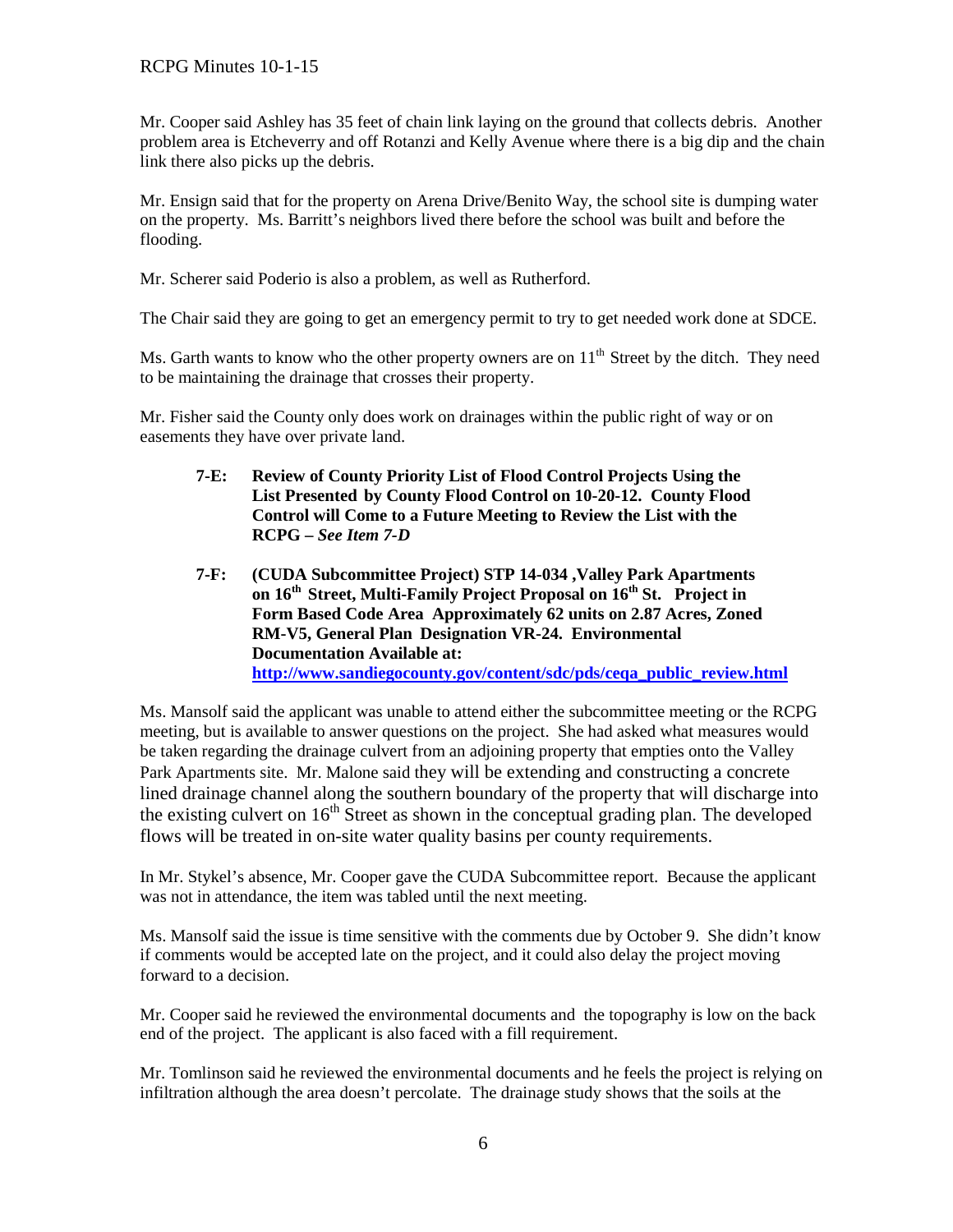project site are impervious, yet the SUSMP proposes infiltration.He feels the solution the applicant is proposing is unworkable as shown.

## **MOTION: TO OPPOSE THE VALLEY PARK APARTMENTS ENVIRONMENTAL DOCUMENT BECAUSE STORMWATER HAS NOT BEEN ADDRESSED IN COMPLIANCE WITH THE REGIONAL 2013 MS4 PERMIT AND THE PROJECT WILL CONTRIBUTE TO THE FLOODING ISSUES THAT PLAGUE THIS AREA OF RAMONA.**

Upon motion made by Richard Tomlinson and seconded by Jim Cooper, the motion **passed 13-0-0- 0-2,** with Eb Hogervorst and Paul Stykel absent.

**7-G: (South Subcommittee Project) Recirculated Draft Land Management Plan and Initial Study/Mitigated Negative Declaration. Cañada de San Vicente (Monte Vista Ranch). Public Review Ends 10-12-15. Available at: <https://www.wildlife.ca.gov/Lands/Planning/Canada-de-San-Vicente>**

Mr. Cooper said there was no quorum at the South Subcommittee meeting. There was an informal discussion of members present on requesting trail connectivity to/from the preserve. Mr. Eastwood had been unable to attend but had suggested asking for trail connectivity from the Holly Oaks Park and Luelf Pond OSP trail through to Southern Oak Road and from Holly Oaks Park and Luelf Pond OSP trail to Barnett Ranch Open Space Preserve. These changes will enhance connectivity of the San Diego County public trail system. Included in Mr. Eastwood's request is the State work with the RCPG and the community to get their input and/or review in the shaping of the project Mr. Cooper proposed sending Mr. Eastwood's comments to the State for consideration.

# **MOTION: PROPOSED REVISED LANGUAGE FOR SECTION 4.5.4 BE APPROVED FOR SUBMISSION TO THE STATE.**

Upon motion made by Jim Cooper and seconded by Rick Terrazas, the motion **passed 13-0-0-0-2,**  with Eb Hogervorst and Paul Stykel absent.

**7-H: (Parks Subcommittee Item) Update on Current PLDO Projects: Girls Softball LED Scoreboards; Ramona Soccer League Field Expansion; Wellfield Recreational Park Project; Barnett School Playground Project; Skateboard Park Development; Amphitheater Fencing, Sod and Seed ; Skateboard Park Development;; Boys & Girls Club Tennis Court Conversion to Basketball Courts; RHS Baseball/Softball Fencing and Dugouts; Community Athletic Complex. Carried Over from 9-3-15 Meeting**

Mr. Brean gave the Parks Subcommittee meeting report. He said he learned that there is \$813,594 available to Ramona to spend. The total cost of all projects listed adds up to \$742,000. The PLDO projects have been worked on for years. Projects are moving forward toward completion. There were not a lot of changes from the previous year. All projects are well defined except for the Skateboard Park, and it was determined to keep the \$90,000 allocated to this project so it can keep moving forward.

# **MOTION: TO APPROVE THE PRIORITY LIST FOR 2015/2016 AS IT CURRENTLY STANDS:**

**1. Girls Softball LED Scoreboards (Approved for up to \$128,000) in holding pattern, not looking for change to approved amount, ready to go.**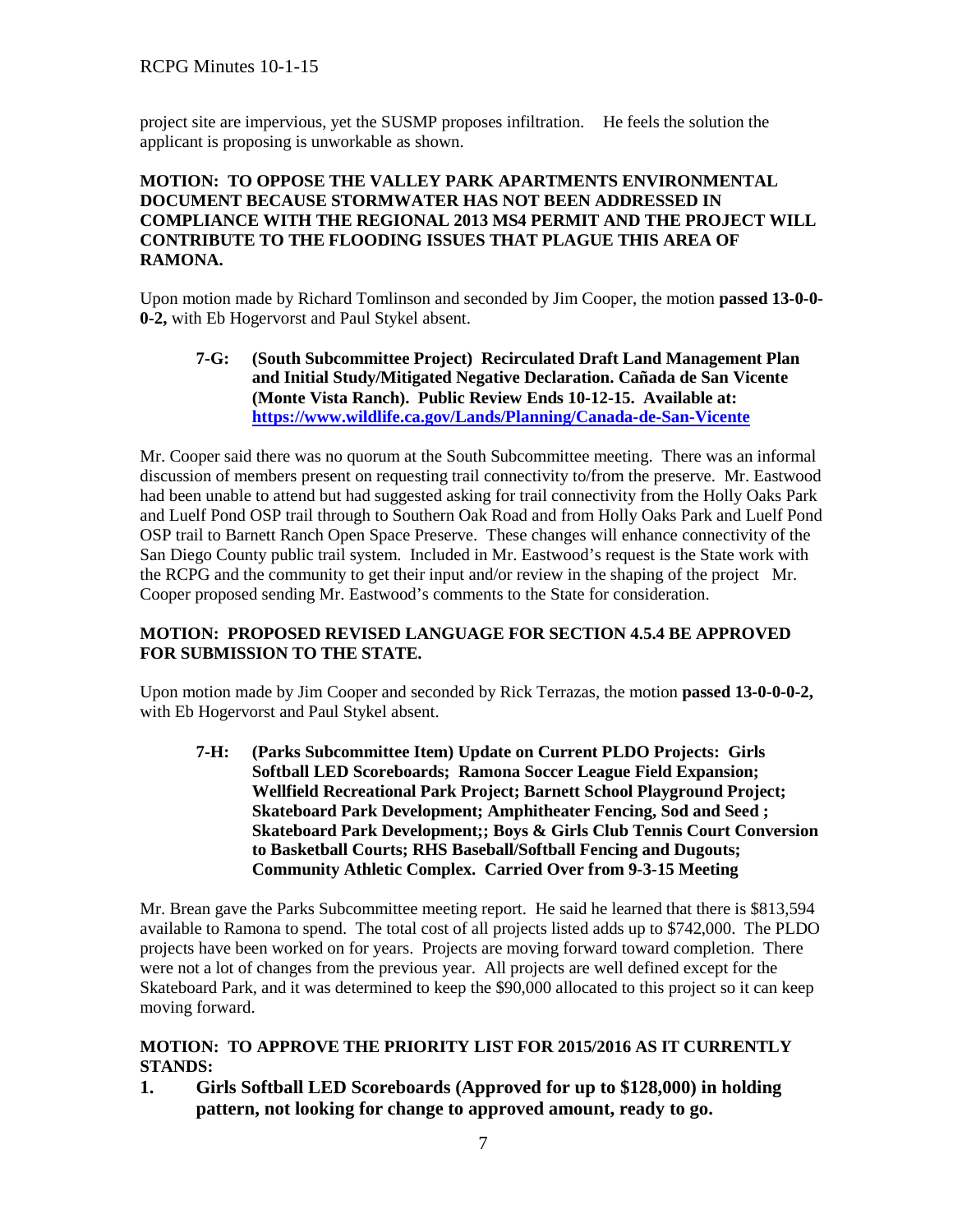- **2. Ramona Soccer League Field Expansion (Approved for up to \$275,000)**
- **3. Wellfield Recreational Park Project (Approved for up to \$157,000**
- **4. Barnett School Playground Project (Approved for up to \$92,000)**
- **5. Skateboard Park Development (Approved for up to \$90,000)**

Upon motion made by Torry Brean and seconded by Jim Cooper, the motion **passed 13-0-0-0-2,**  Eb Hogervorst and Paul Stykel absent.

Mr. Brean said the County also asked for a specific vote from the RCPG to approve the expenditure of \$92,000 on the Barnett School Playground Project.

#### **MOTION: TO SUPPORT MOVING FORWARD ON FUNDING ITEM 4 ON THE PLDO PRIORITY LIST – THE BARNETT SCHOOL PLAYGROUND PROJECT AT UP TO \$92,000.**

Upon motion made by Torry Brean and seconded by Jim Cooper, the motion **passed 13-0-0-0-2,**  with Eb Hogervorst and Paul Stykel absent.

# **ITEM 8: GROUP BUSINESS (Possible Action) 8-A: DESIGN REVIEW REPORT (Ensign) – Update on Projects Reviewed**

Mr. Ensign gave the Ramona Design Review Board report. The Ramona Design Board again considered the Albertsons sign on the marquee. The project contractor has changed and they will review it again at their next meeting. A mural was presented for Ramona Automotive by Denny's. At one time there was a race track in Ramona by where the Sheriffs' Substation is located. Today the race track is at Barona. The mural will be of race cars from the 1950's. There was a preliminary review of a 15 unit residential group care facility proposed for Ramona. It was recommended the project also go to CUDA and the RCPG in November.

### **8-B: Discussion Items (Possible Action) –** *None*  **8-B-1: Concerns from Members**

Ms. Mansolf is concerned the Creelman Lane paving is not on the current CIP list and she would like to put consideration of revising the CIP list to get Creelman Lane back on the CIP list at the November 5, 2015, meeting. She isn't sure why it came off the Transportation/Trails recommended CIP list (March 24, 2014) and didn't end up on the RCPG final CIP list, but she had thought Creelman Lane was on the RCPG CIP list. She was recently informed by the project planner that Creelman Lane paving will go from San Vicente to the project driveway.

# **8-B-2: Future Agenda Item Requests –** *No Additional Items Were Brought Forward*

### **8-B-3: Addition and Confirmation of New Subcommittee Members –** *None Brought Forward*

- **8-C: Meeting Updates**
- **8-C-1: Board of Supervisor and Planning Commission Meetings –** *Announcements of Meetings Integrated into the Meeting*